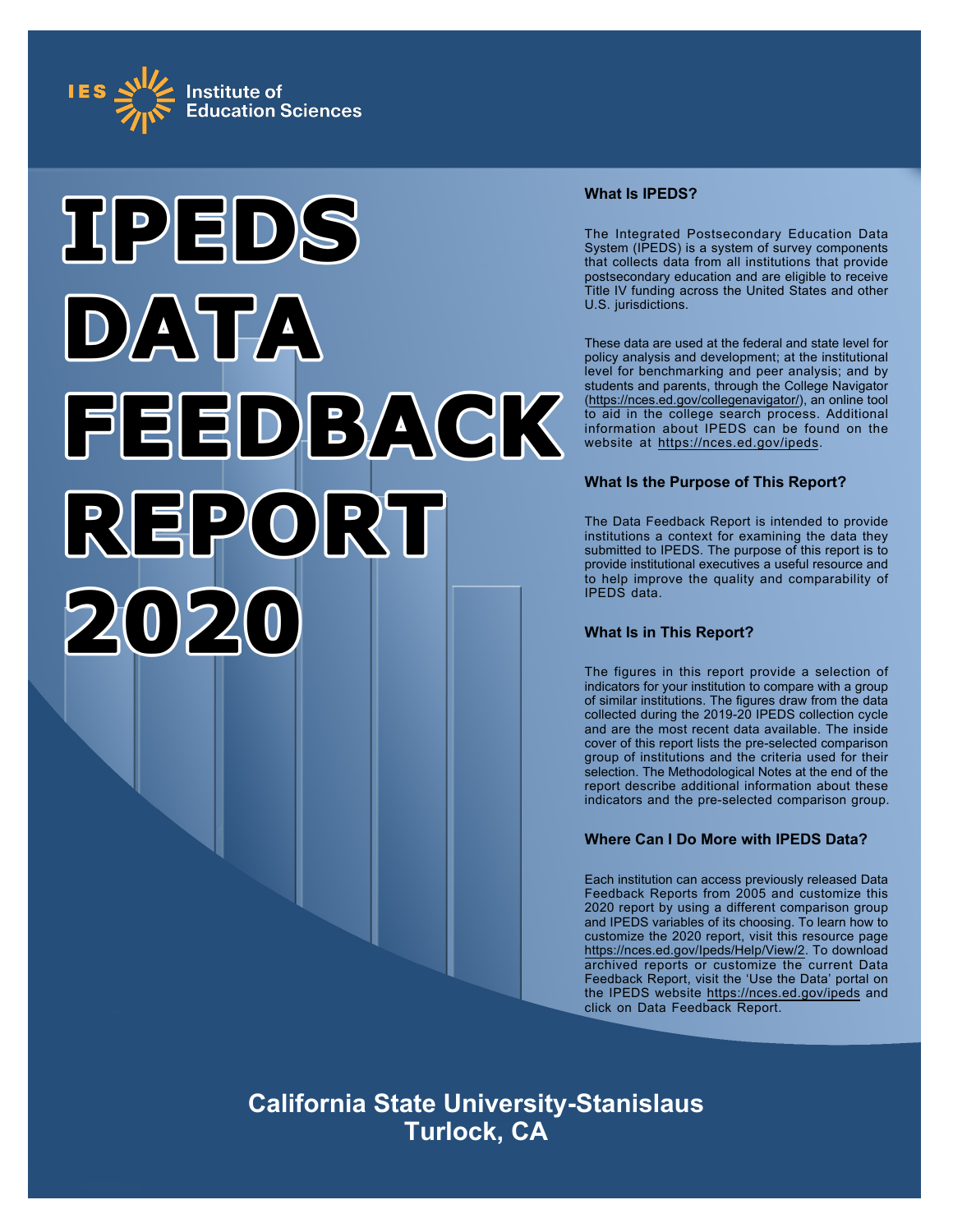# **COMPARISON GROUP**

Comparison group data are included to provide a context for interpreting your institution's indicators. If your institution did not define a custom comparison group for this report by July 13, 2020 NCES selected a comparison group for you. (In this case, the characteristics used to define the comparison group appears below.) The customized Data Feedback Report function available at<https://nces.ed.gov/ipeds/use-the-data/> can be used to reproduce the figures in this report using different peer groups.

Using some of your institution's characteristics, a group of comparison institutions was selected for you. The characteristics include Carnegie Classification of Masters Colleges and Universities (larger programs), public and enrollment of a similar size. This comparison group includes the following 31 institutions:

- Austin Peay State University (Clarksville, TN)
- Bridgewater State University (Bridgewater, MA)
- California State University-Bakersfield (Bakersfield, CA)
- Central Connecticut State University (New Britain, CT)
- Central Washington University (Ellensburg, WA)
- Coastal Carolina University (Conway, SC)
- College of Charleston (Charleston, SC)
- College of Staten Island CUNY (Staten Island, NY)
- CUNY Lehman College (Bronx, NY)
- Eastern Washington University (Cheney, WA)
- Fort Hays State University (Hays, KS)
- Kean University (Union, NJ)
- Prairie View A & M University (Prairie View, TX)
- Radford University (Radford, VA)
- Saint Cloud State University (Saint Cloud, MN)
- Slippery Rock University of Pennsylvania (Slippery Rock, PA)
- Southeast Missouri State University (Cape Girardeau, MO)
- Southeastern Louisiana University (Hammond, LA)
- Stockton University (Galloway, NJ)
- Tarleton State University (Stephenville, TX)
- The University of West Florida (Pensacola, FL)
- University of Alaska Anchorage (Anchorage, AK)
- University of Central Missouri (Warrensburg, MO)
- University of Central Oklahoma (Edmond, OK)
- University of Houston-Downtown (Houston, TX)
- University of Northern Iowa (Cedar Falls, IA)
- University of Wisconsin-La Crosse (La Crosse, WI) University of Wisconsin-Oshkosh (Oshkosh, WI)
- University of Wisconsin-Whitewater (Whitewater, WI)
- Western Carolina University (Cullowhee, NC)
- Youngstown State University (Youngstown, OH)

#### **The figures in this report have been organized and ordered into the following topic areas:**

| <b>Topic Area</b>                                    | <b>Figures</b>                        | Pages            |
|------------------------------------------------------|---------------------------------------|------------------|
| 1) Admissions (only for non-open-admissions schools) | 1 and $2$                             | 3                |
| 2) Student Enrollment                                | 3.4 and 5                             | 3 and 4          |
| 3) Awards                                            | 6                                     | 4                |
| 4) Charges and Net Price                             | 7 and 8                               | 4 and 5          |
| 5) Student Financial Aid                             | 9 and 10                              | 5                |
| 6) Military Benefits*                                | [No charts applicable]                |                  |
| 7) Retention and Graduation Rates                    | 11, 12, 13, 14, 15, 16, 17, 18 and 19 | 5, 6, 7, 8 and 9 |
| 8) Finance                                           | 20 and 21                             | 10               |
| 9) Staff                                             | 22 and 23                             | 10               |
| 10) Libraries*                                       | 24 and 25                             | 11               |

\*These figures only appear in customized Data Feedback Reports (DFRs), which are available through Use the Data portal on the IPEDS website.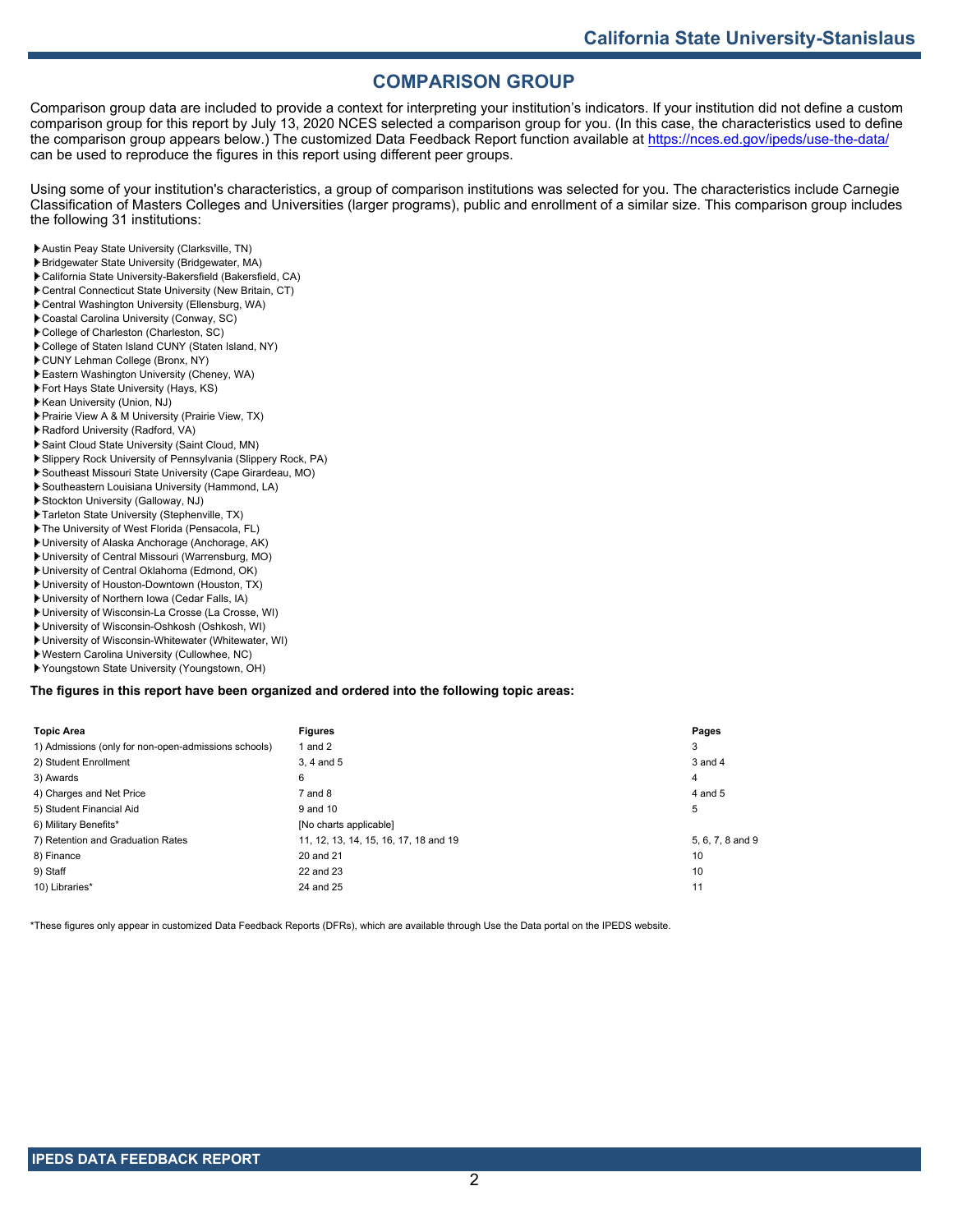**Figure 1. Number of first-time undergraduate students who applied, were admitted, and enrolled full and part time: Fall 2019**



NOTE: Admissions data are presented only for institutions that do not have an open admission policy, and apply to first-time, degree/certificate-seeking undergraduate students only. For details, see the Methodological Notes. N is the number of institutions in the comparison group.

SOURCE: U.S. Department of Education, National Center for Education Statistics, Integrated Postsecondary Education Data System (IPEDS): Winter 2019-20, Admissions component.

#### **Figure 2. Percent of first-time undergraduate applicants admitted, and percent of admitted students enrolled full and part time: Fall 2019**



NOTE: Admissions data are presented only for institutions that do not have an open admission policy, and apply to first-time, degree/certificate-seeking undergraduate students only. For details, see the Methodological Notes. See 'Use of Median Values for Comparison Group' for how median values are determined. N is the number of institutions in the comparison group.

SOURCE: U.S. Department of Education, National Center for Education Statistics, Integrated Postsecondary Education Data System (IPEDS): Winter 2019-20, Admissions component.

#### **Figure 3. Percent of all students enrolled, by race/ethnicity, and percent of students who are women: Fall 2019**



Your institution **Comparison Group Median (N=31)** 

NOTE: For more information about disaggregation of data by race and ethnicity, see the Methodological Notes. Median values for the comparison group will not add to 100%. See 'Use of Median Values for Comparison Group' for how median values are determined. N is the number of institutions in the comparison group.

SOURCE: U.S. Department of Education, National Center for Education Statistics, Integrated Postsecondary Education Data System (IPEDS): Spring 2020, Fall Enrollment component.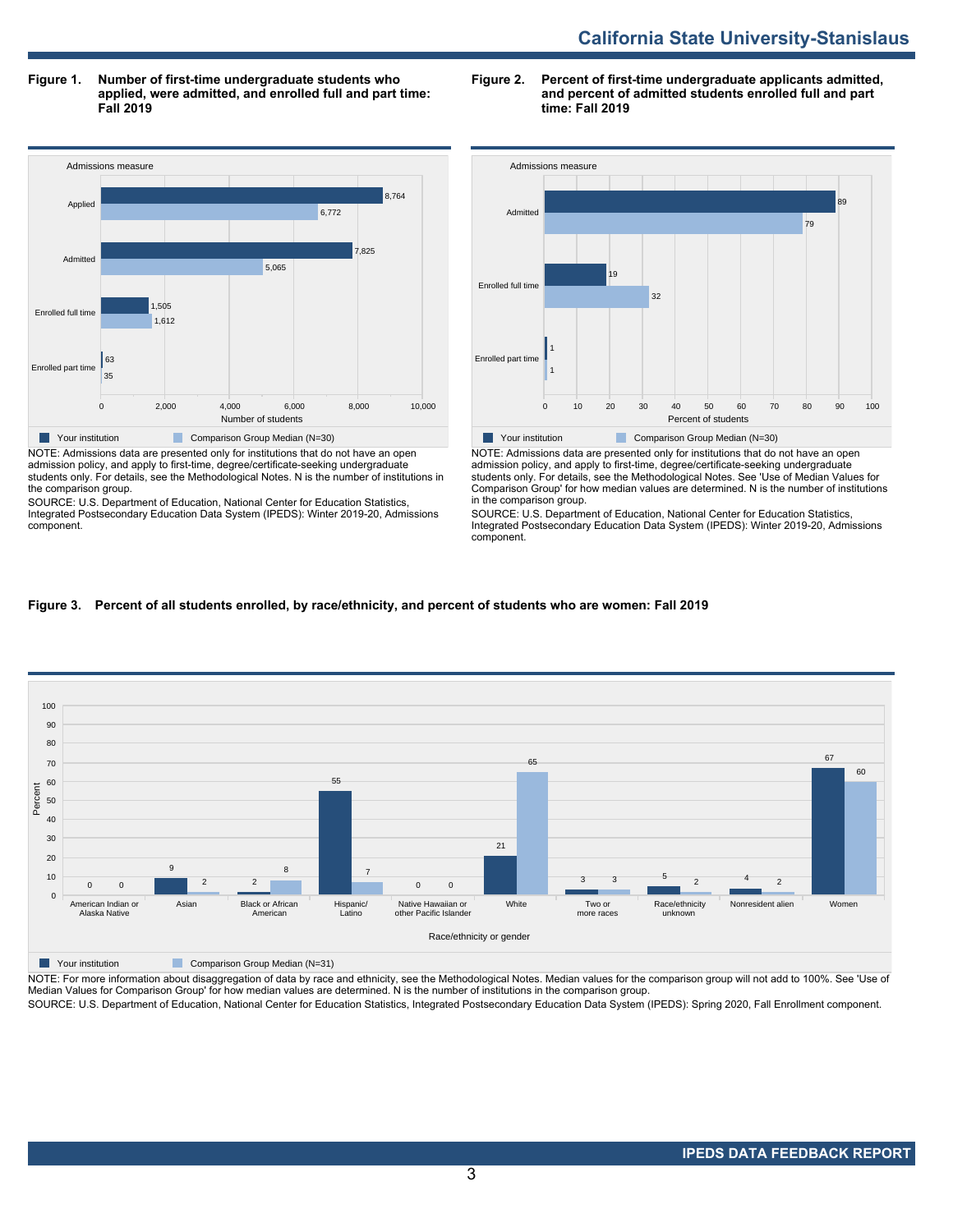**Figure 4. Unduplicated 12-month headcount of all students and of undergraduate students (2018-19), total FTE enrollment (2018-19), and full- and part-time fall enrollment (Fall 2019)**



NOTE: For details on calculating full-time equivalent (FTE) enrollment, see Calculating FTE in the Methodological Notes. Total headcount, FTE, and full- and part-time fall enrollment include both undergraduate and postbaccalaureate students, when applicable. N is the number of institutions in the comparison group.

SOURCE: U.S. Department of Education, National Center for Education Statistics, Integrated Postsecondary Education Data System (IPEDS): Fall 2019, 12-month Enrollment component and Spring 2020, Fall Enrollment component.

#### **Figure 5. Percent of students enrolled in distance education courses, by amount of distance education and student level: Fall 2019**



SOURCE: U.S. Department of Education, National Center for Education Statistics, Integrated Postsecondary Education Data System (IPEDS): Spring 2020, Fall Enrollment component.

#### **Figure 6. Number of degrees awarded, by level: 2018-19**



NOTE: For additional information about postbaccalaureate degree levels, see the Methodology Notes. N is the number of institutions in the comparison group. SOURCE: U.S. Department of Education, National Center for Education Statistics, Integrated Postsecondary Education Data System (IPEDS): Fall 2019, Completions component.

#### **Figure 7. Tuition and required fees for full-time, first-time degree/certificate-seeking undergraduates: Academic years 2016-17 to 2019-20**



NOTE: The tuition and required fees shown here are the lowest reported from the categories of in-district, in-state, and out-of-state. N is the number of institutions in the comparison group.

SOURCE: U.S. Department of Education, National Center for Education Statistics, Integrated Postsecondary Education Data System (IPEDS): Fall 2019, Institutional Characteristics component.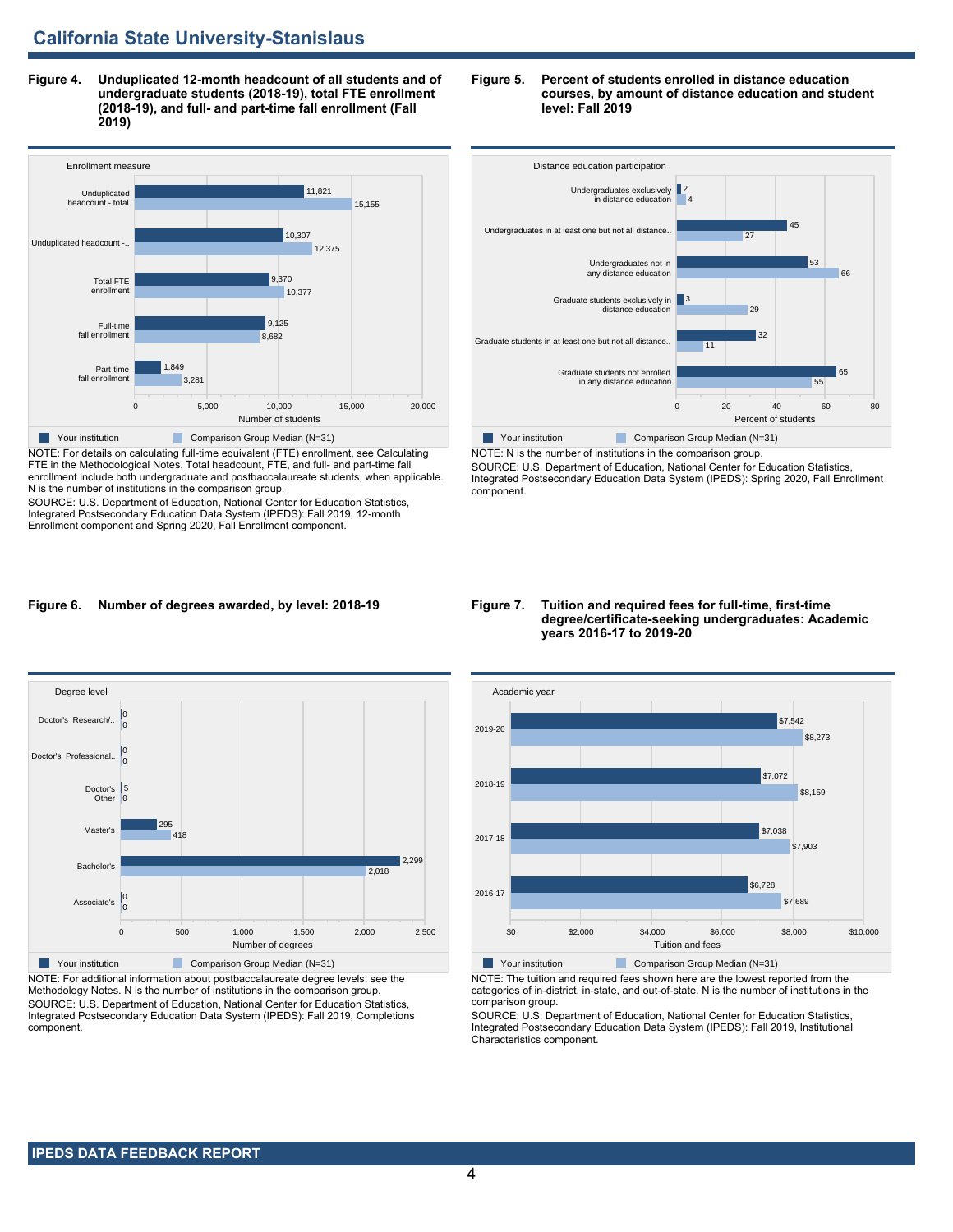**Figure 8. Average net price of attendance for full-time, first-time degree/certificate-seeking undergraduate students, who were awarded grant or scholarship aid: 2016-17 to 2018- 19**



NOTE: Average net price is for full-time, first-time degree/certificate-seeking undergraduate students and is generated by subtracting the average amount of federal, state/local government, and institutional grant and scholarship awarded aid from the total cost of attendance. Total cost of attendance is the sum of published tuition and required fees, books and supplies, and the average room and board and other expenses. For details, see the Methodological Notes. N is the number of institutions in the comparison group.

SOURCE: U.S. Department of Education, National Center for Education Statistics, Integrated Postsecondary Education Data System (IPEDS): Fall 2019, Institutional Characteristics component and Winter 2019-20, Student Financial Aid component.

#### **Figure 10. Average amounts of awarded grant or scholarship aid, or loans awarded to full-time, first-time degree/certificateseeking undergraduate students, by type of aid: 2018-19**



NOTE: Any grant aid above includes grant or scholarship aid awarded from the federal government, state/local government, or the institution. Federal grants includes Pell grants and other federal grants. Any loans includes federal loans and other loans awarded to students. Average amounts of aid were calculated by dividing the total aid awarded by the total number of recipients in each institution. N is the number of institutions in the comparison group.

SOURCE: U.S. Department of Education, National Center for Education Statistics, Integrated Postsecondary Education Data System (IPEDS): Winter 2019-20, Student Financial Aid component.

**Figure 9. Percent of full-time, first-time degree/certificate-seeking undergraduate students who were awarded grant or scholarship aid, or loans, by type of aid: 2018-19**



NOTE: Any grant aid above includes grant or scholarship aid awarded from the federal government, state/local government, or the institution. Federal grants includes Pell grants and other federal grants. Any loans includes federal loans and other loans awarded to students. For details on how students are counted for financial aid reporting, see Cohort Determination in the Methodological Notes. N is the number of institutions in the comparison group.

SOURCE: U.S. Department of Education, National Center for Education Statistics, Integrated Postsecondary Education Data System (IPEDS): Winter 2019-20, Student Financial Aid component.

#### **Figure 11. Retention rates of first-time bachelor's degree seeking students, by attendance status: Fall 2018 cohort**



NOTE: Retention rates are measured from the fall of first enrollment to the following fall. Academic reporting institutions report retention data for the Fall 2018 cohort of students who are still enrolled as of the institution's official fall reporting date or as of October 15, 2019. Program reporters determine the cohort with enrollment any time between August 1 - October 31, 2018 and retention based on August 1, 2019. Four-year institutions report retention rates for students seeking a bachelor's degree. For more details, see the Methodological Notes. N is the number of institutions in the comparison group. SOURCE: U.S. Department of Education, National Center for Education Statistics, Integrated Postsecondary Education Data System (IPEDS): Spring 2020, Fall Enrollment component.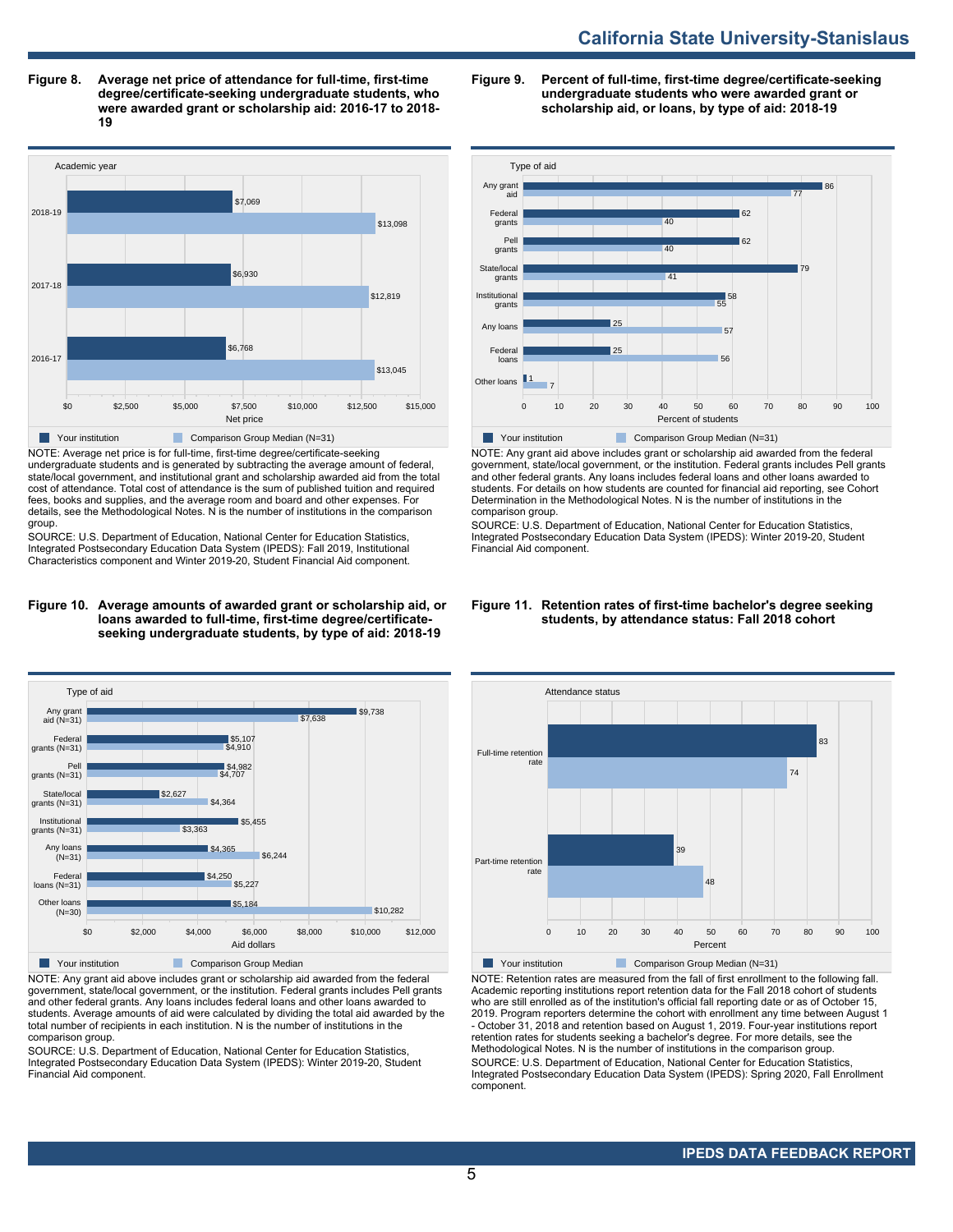**Figure 12. Graduation and transfer-out rates of full-time, first-time degree/certificate-seeking undergraduates within 150% of normal time to program completion: 2013 cohort**



NOTE: Graduation rate cohort includes all full-time, first-time degree/certificate-seeking undergraduate students. Graduation and transfer-out rates are the Student Right-to-Know rates. Only institutions with mission to prepare students to transfer are required to report transfer out. For more details, see the Methodological Notes. N is the number of institutions in the comparison group.

SOURCE: U.S. Department of Education, National Center for Education Statistics, Integrated Postsecondary Education Data System (IPEDS): Winter 2019-20, Graduation Rates component.



#### **Figure 13. Graduation rates of full-time, first-time degree/certificate-seeking undergraduates within 150% of normal time to program completion, by race/ethnicity: 2013 cohort**

**The Comparison Group Median** Comparison Group Median

NOTE: For more information about disaggregation of data by race and ethnicity, see the Methodological Notes. The graduation rates are the Student Right-to-Know (SRK) rates. Median values for the comparison group will not add to 100%. N is the number of institutions in the comparison group.

SOURCE: U.S. Department of Education, National Center for Education Statistics, Integrated Postsecondary Education Data System (IPEDS): Winter 2019-20, Graduation Rates component.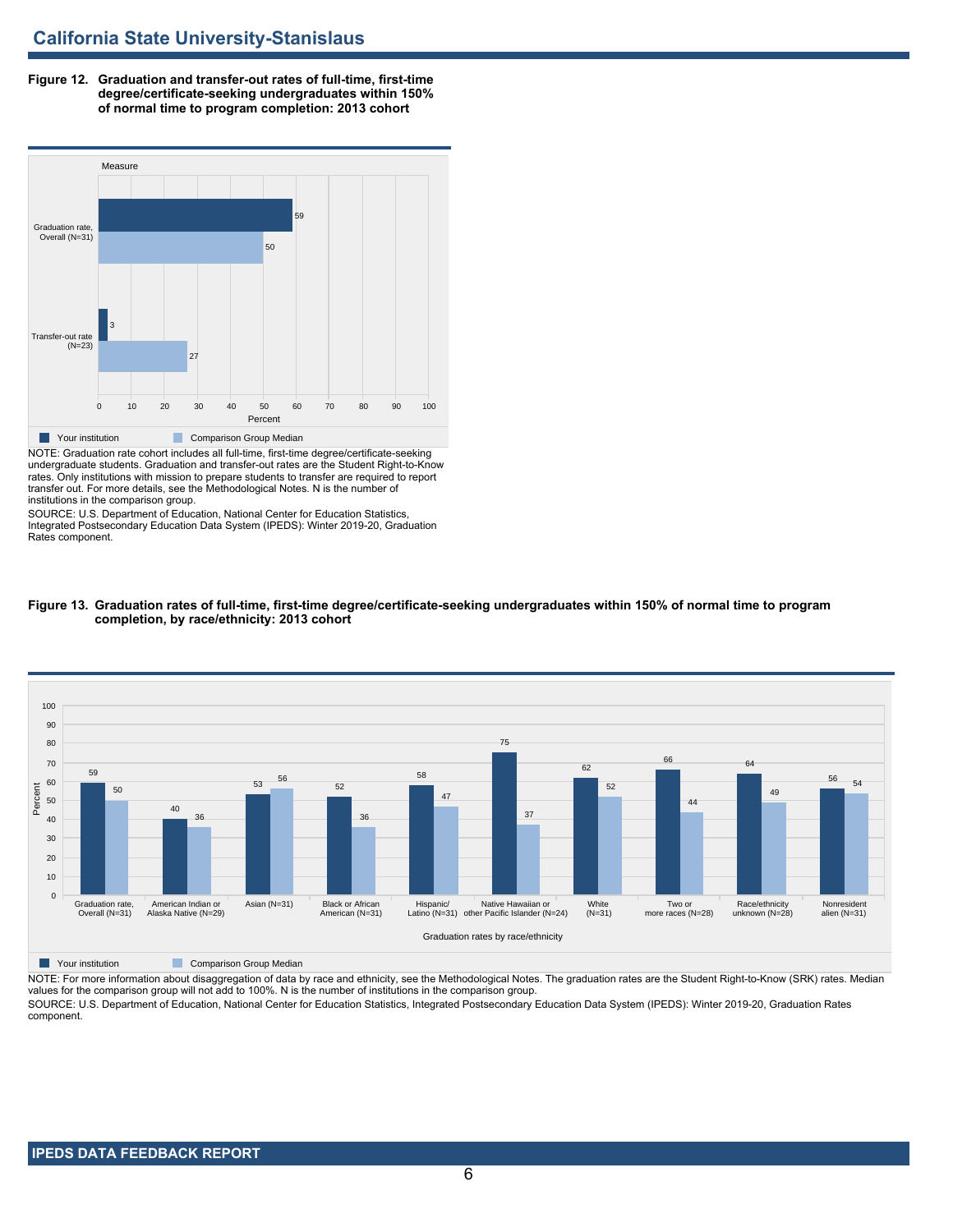**Figure 14. Graduation rates of full-time, first-time degree/certificateseeking undergraduates within 150% of normal time to program completion, by type of aid: 2013 cohort**

**Figure 15. Bachelor's degree graduation rates of full-time, first-time degree/certificate-seeking undergraduates within 4 years, 6 years, and 8 years: 2011 cohort**



NOTE: Graduation rate cohort includes all full-time, first-time degree/certificate-seeking undergraduate students. Data were collected on those students, who at entry of the cohort, were awarded a Pell Grant and students who were awarded a Subsidized Stafford loan, but did not receive a Pell Grant. Graduation rates are the Student Right-to-Know rates. For more details, see the Methodological Notes. N is the number of institutions in the comparison group.

SOURCE: U.S. Department of Education, National Center for Education Statistics, Integrated Postsecondary Education Data System (IPEDS): Winter 2019-20, Graduation Rates component.



NOTE: The 4-, 6-, and 8-year graduation rates are calculated using the number of students who completed a bachelor's or equivalent degree from a cohort of students who entered the institution seeking a bachelor's or equivalent degree. For details, see the Methodological Notes. N is the number of institutions in the comparison group. Medians are not reported for comparison groups with less than three values.

SOURCE: U.S. Department of Education, National Center for Education Statistics, Integrated Postsecondary Education Data System (IPEDS): Winter 2019-20, 200% Graduation Rates component.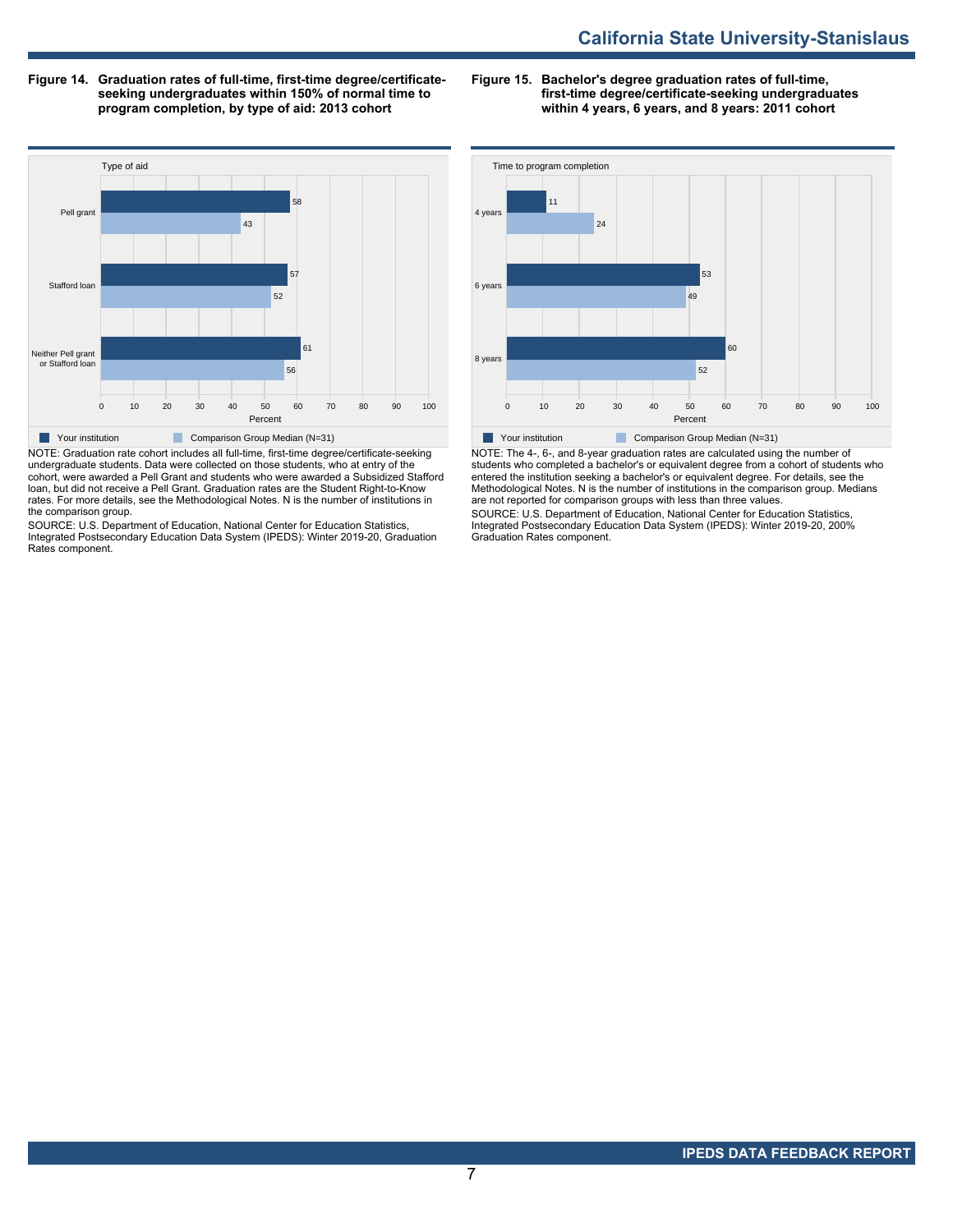#### **Figure 16. Award and enrollment rates of first-time, full-time, degree/certificate-seeking undergraduates after 8 years of entry, by Pell status: 2011-12 cohort**



NOTE: Award measures are based on the highest award received after 8 years of entry and enrollment measures are based on students who did not receive an award after 8 years of entry. Student cohorts (i.e., First-time, full-time; First-time, part-time; Non-first-time, full-time; and Non-first-time, part-time) are degree/certificate-seeking undergraduate students who entered the institution between July 1, 2011-June 30, 2012. Pell recipients are students with demonstrated financial need. For more details, see the Methodological Notes. N is the number of institutions in the comparison group. Medians are not reported for comparison groups with less than three values.

SOURCE: U.S. Department of Education, National Center for Education Statistics, Integrated Postsecondary Education Data System (IPEDS): Winter 2019-20, Outcome Measures component.

#### **Figure 17. Award and enrollment rates of first-time, part-time, degree/certificate-seeking undergraduates after 8 years of entry, by Pell status: 2011-12 cohort**



NOTE: Award measures are based on the highest award received after 8 years of entry and enrollment measures are based on students who did not receive an award after 8 years of entry. Student cohorts (i.e., First-time, full-time; First-time, part-time; Non-first-time, full-time; and Non-first-time, part-time) are degree/certificate-seeking undergraduate students who entered the institution between July 1, 2011-June 30, 2012. Pell recipients are students with demonstrated financial need. For more details, see the Methodological Notes. N is the number of institutions in the comparison group. Medians are not reported for comparison groups with less than three values. SOURCE: U.S. Department of Education, National Center for Education Statistics, Integrated Postsecondary Education Data System (IPEDS): Winter 2019-20, Outcome Measures component.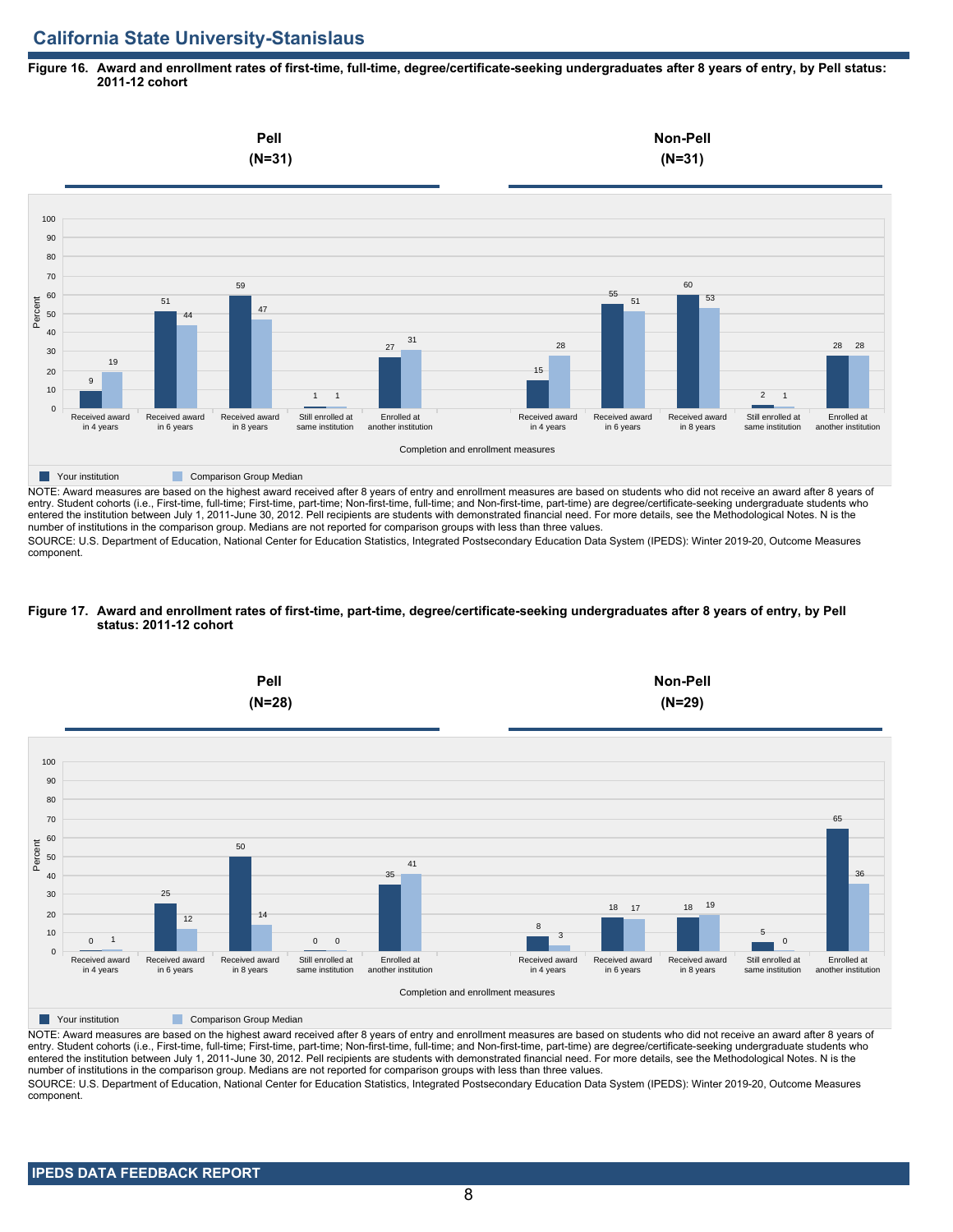#### **Figure 18. Award and enrollment rates of non-first-time, full-time, degree/certificate-seeking undergraduates after 8 years of entry, by Pell status: 2011-12 cohort**



entry. Student cohorts (i.e., First-time, full-time; First-time, part-time; Non-first-time, full-time; and Non-first-time, part-time) are degree/certificate-seeking undergraduate students who entered the institution between July 1, 2011-June 30, 2012. Pell recipients are students with demonstrated financial need. For more details, see the Methodological Notes. N is the number of institutions in the comparison group. Medians are not reported for comparison groups with less than three values.

SOURCE: U.S. Department of Education, National Center for Education Statistics, Integrated Postsecondary Education Data System (IPEDS): Winter 2019-20, Outcome Measures component.

#### **Figure 19. Award and enrollment rates of non-first-time, part-time, degree/certificate-seeking undergraduates after 8 years of entry, by Pell status: 2011-12 cohort**



NOTE: Award measures are based on the highest award received after 8 years of entry and enrollment measures are based on students who did not receive an award after 8 years of entry. Student cohorts (i.e., First-time, full-time; First-time, part-time; Non-first-time, full-time; and Non-first-time, part-time) are degree/certificate-seeking undergraduate students who entered the institution between July 1, 2011-June 30, 2012. Pell recipients are students with demonstrated financial need. For more details, see the Methodological Notes. N is the number of institutions in the comparison group. Medians are not reported for comparison groups with less than three values. SOURCE: U.S. Department of Education, National Center for Education Statistics, Integrated Postsecondary Education Data System (IPEDS): Winter 2019-20, Outcome Measures component.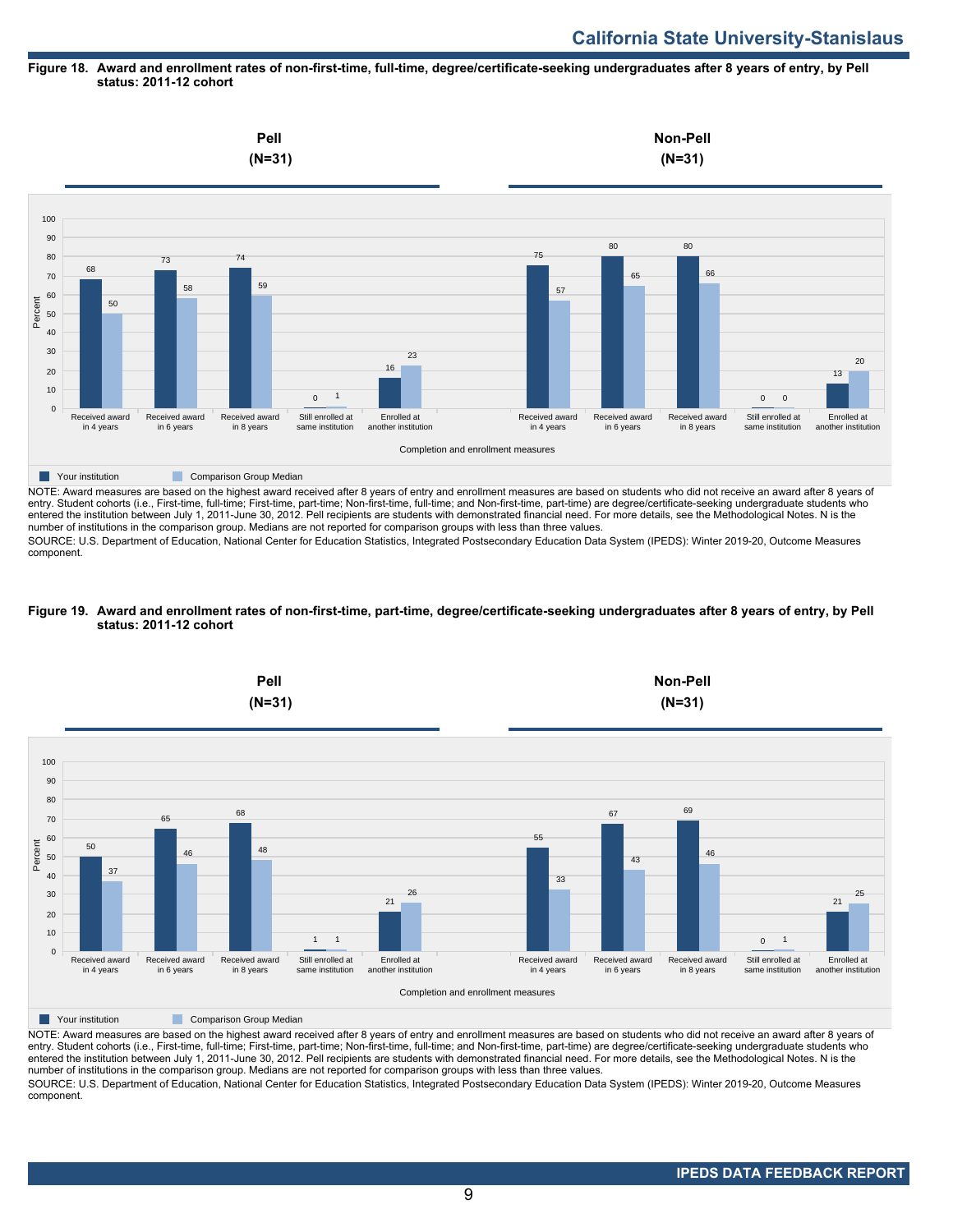**Figure 20. Percent distribution of core revenues, by source: Fiscal year 2019**



NOTE: The comparison group median is based on those members of the comparison group that report finance data using the same accounting standards as the comparison institution. For more information, see the Methodological Notes. N is the number of institutions in the comparison group.

Integrated Postsecondary Education Data System (IPEDS): Spring 2020, Finance component.



**Your institution** Comparison Group Median (N=31) NOTE: Expenses per full-time equivalent (FTE) enrollment, particularly instruction, may be inflated because finance data includes all core expenses while FTE reflects credit activity only. For details on calculating FTE enrollment and a detailed definition of core expenses, see the Methodological Notes. N is the number of institutions in the comparison group. SOURCE: U.S. Department of Education, National Center for Education Statistics, Integrated Postsecondary Education Data System (IPEDS): Fall 2019, 12-month Enrollment component and Spring 2020, Finance component.

#### **Figure 22. Full-time equivalent staff, by occupational category: Fall 2019**



NOTE: Graduate assistants are not included. For calculation details, see the Methodological Notes. N is the number of institutions in the comparison group. SOURCE: U.S. Department of Education, National Center for Education Statistics, Integrated Postsecondary Education Data System (IPEDS): Spring 2020, Human Resources component.

#### **Figure 23. Average salaries of full-time instructional non-medical staff equated to 9-months worked, by academic rank: Academic year 2019-20**



NOTE: See Methodology Notes for more details on average salary. N is the number of institutions in the comparison group.

SOURCE: U.S. Department of Education, National Center for Education Statistics, Integrated Postsecondary Education Data System (IPEDS): Spring 2020, Human Resources component.

# SOURCE: U.S. Department of Education, National Center for Education Statistics,

 **IPEDS DATA FEEDBACK REPORT** 

**Figure 21. Core expenses per FTE enrollment, by function: Fiscal year 2019**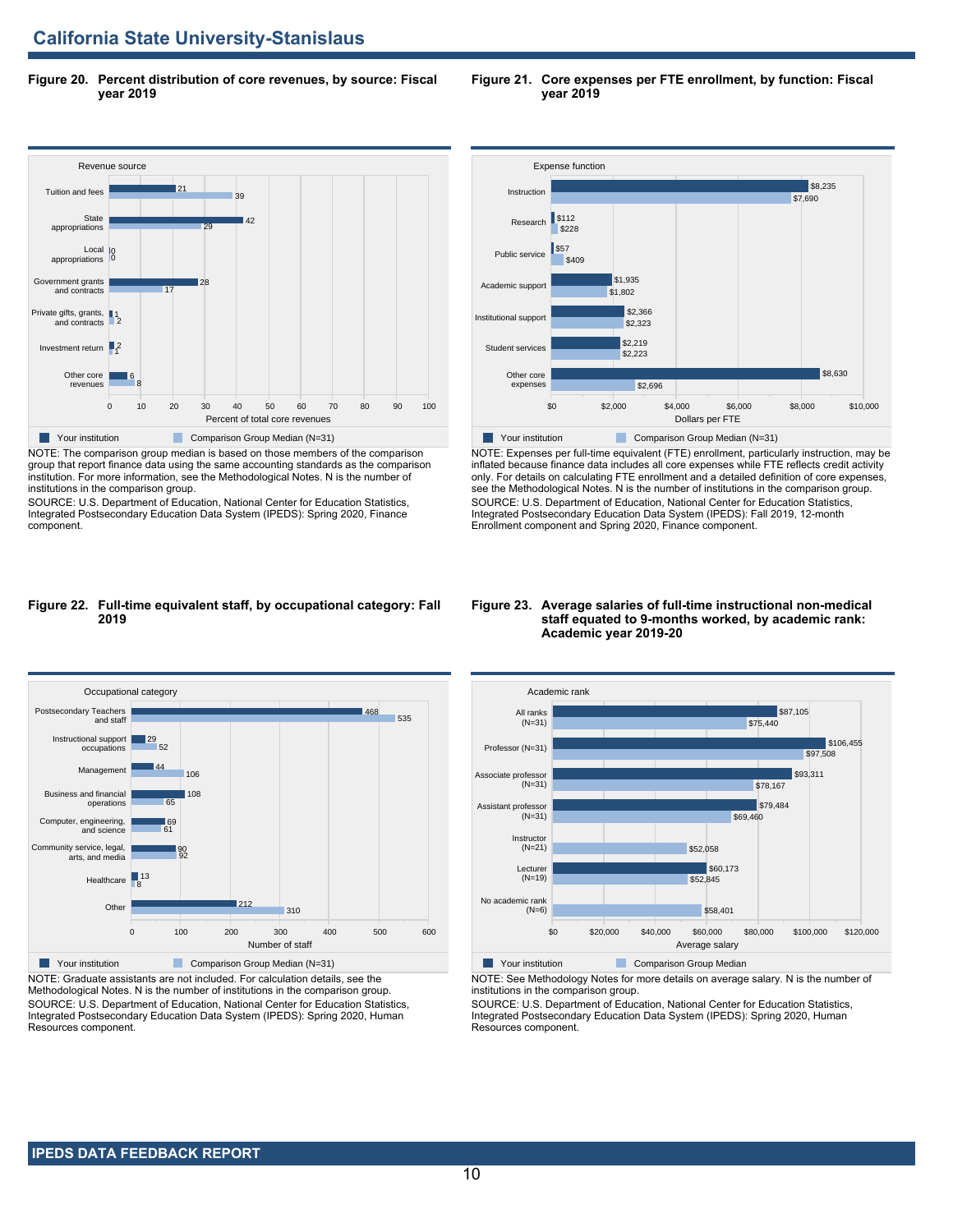**Figure 24. Percent distribution of library collection, by material type: Fiscal Year 2019**

**Figure 25. Percent distribution of library expenses, by function: Fiscal Year 2019**



SOURCE: U.S. Department of Education, National Center for Education Statistics, Integrated Postsecondary Education Data System (IPEDS): Spring 2020, Academic Libraries component.



NOTE: N is the number of institutions in the comparison group. SOURCE: U.S. Department of Education, National Center for Education Statistics, Integrated Postsecondary Education Data System (IPEDS): Spring 2020, Academic Libraries component.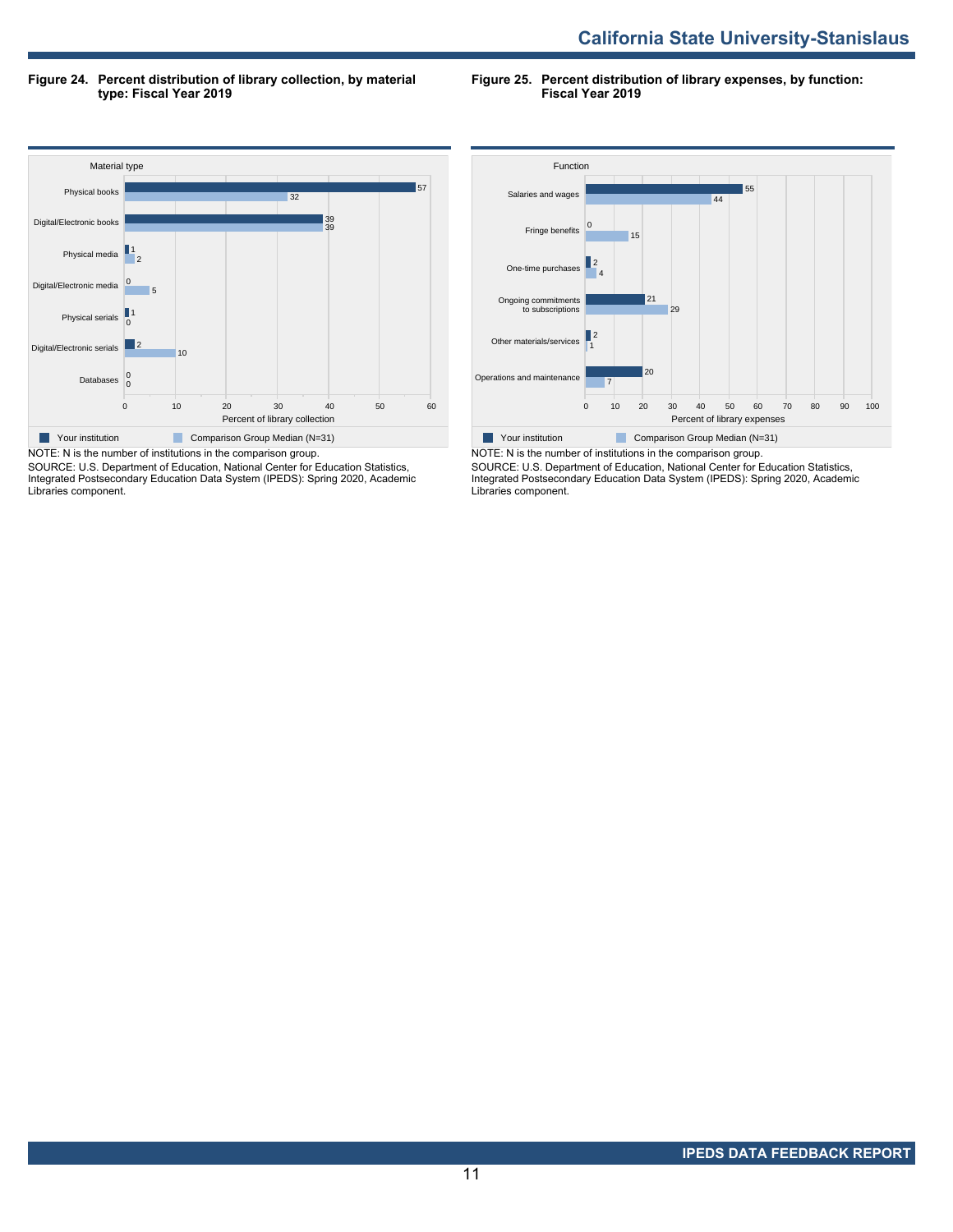# **METHODOLOGICAL NOTES**

#### **Overview**

This report is based on data supplied by institutions to IPEDS during 2019-20 data collection year. Response rates exceeded 99% for most surveys. IPEDS data release memos at <https://nces.ed.gov/ipeds/use-the-data/survey-components> provide an overview of the number of institutions responding to the survey components. Furthermore, data used in this report are provisional level and may be revised for a limited time through the IPEDS Prior Year Revision system.

#### **Use of Median Values for Comparison Group**

This report compares your institution's data to the median value for the comparison group for each indicator shown in the figure. If more than one indicator is present in a figure, the median values are determined separately for each indicator. Medians are not displayed for comparison groups with fewer than three values. Where percentage distributions are presented, median values may not add to 100%. To access all the data used to create the figures included in this report, go to 'Use the Data' portal on the IPEDS website at this provided link (<https://nces.ed.gov/ipeds>).

#### **Missing Indicators**

If a indicator is not reported for your institution, the omission indicates that the indicator is not relevant to your institution and the data were not collected. Not all notes may be applicable to your report.

#### **Use of Imputed Data**

All IPEDS data are subject to imputation for total (institutional) and partial (item) nonresponse. If necessary, imputed values were used to prepare your report.

#### **Data Confidentiality**

IPEDS data are not collected under a pledge of confidentiality.

## **Disaggregation of Data by Race/Ethnicity**

When applicable, some indicators are disaggregated by race/ethnicity. Data disaggregated by race/ethnicity have been reported using the 1997 Office of Management and Budget categories. Detailed information about the race/ethnicity categories can be found at <https://nces.ed.gov/ipeds/Section/Resources>.

#### **Cohort Determination for Reporting Student Financial Aid, Graduation Rates, and Outcome Measures**

Student cohorts for reporting Student Financial Aid and Graduation Rates data are based on the reporting type of the institution. For institutions that report based on an academic year (those operating on standard academic terms), student counts and cohorts are based on fall term data. Student counts and cohorts for program reporters (those that do not operate on standard academic terms) are based on unduplicated counts of students enrolled during a full 12-month period.

Student cohorts for reporting Outcome Measures are based on a full-year cohort from July 1-June 30 for all degree-granting institutions.

# **DESCRIPTION OF INDICATORS USED IN THE FIGURES**

#### **Admissions (only for non-open-admissions schools)**

#### *Admissions and Test Score Data*

Admissions and test score data are presented only for institutions that do not have an open admission policy, and apply to first-time, degree/certificate-seeking undergraduate students only. Applicants include only those students who fulfilled all requirements for consideration for admission and who were notified of one of the following actions: admission, non-admission, placement on a wait list, or application withdrawn (by applicant or institution). Admitted applicants (admissions) include wait-listed students who were subsequently offered admission. Early decision, early action, and students who began studies during the summer prior to the fall reporting period are included. For customized Data Feedback Reports, test scores are presented only if scores are required for admission.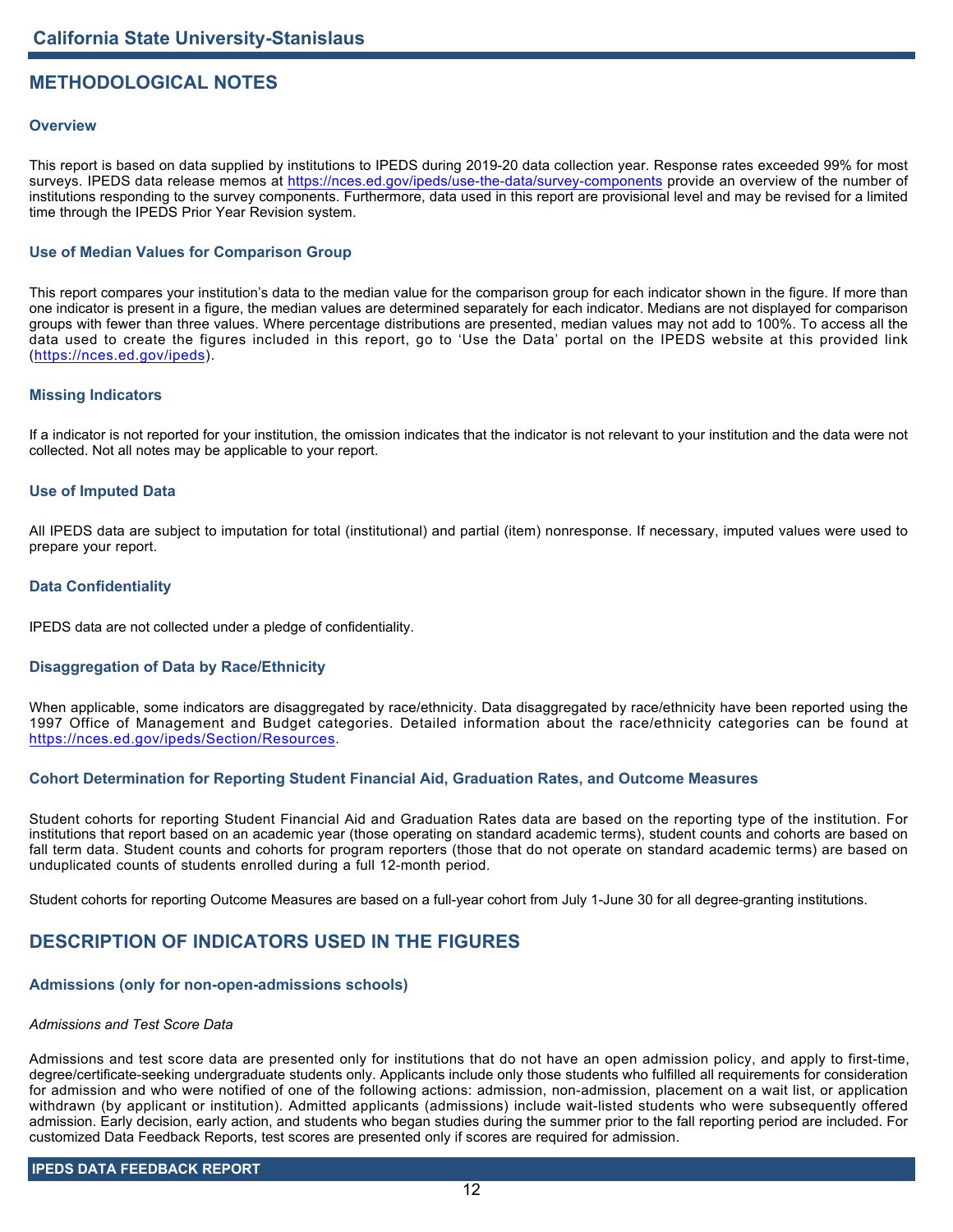#### **Student Enrollment**

#### *Enrollment Counts*

12-month Enrollment captures a cumulative unduplicated headcount of enrollment over the full 12-month period beginning July 1 and ending June 30. In contrast, Fall Enrollment captures number of students enrolled on a particular date in the fall. Fall enrollment is often referred to as a "snapshot" of an institution"s enrollment at a specific time.

#### *FTE Enrollment*

The full-time equivalent (FTE) enrollment used in this report is the sum of the institution's FTE undergraduate enrollment and FTE graduate enrollment (as calculated from or reported on the 12-month Enrollment component). Undergraduate and graduate FTE are estimated using 12-month instructional activity (credit and/or contact hours). See "Calculation of FTE Students (using instructional activity)" in the IPEDS Glossary at <https://surveys.nces.ed.gov/ipeds/VisGlossaryAll.aspx>.

#### *Total Entering Undergraduate Students*

Total entering students are students at the undergraduate level, both full- and part-time, new to the institution in the fall term (or the prior summer term who returned in the fall). This includes all first-time undergraduate students, students transferring into the institution at the undergraduate level, and non-degree/certificate-seeking undergraduates entering in the fall. Only degree-granting, academic year reporting institutions provide total entering student data.

#### **Completions**

#### *Completions and Completers*

Completions collects data on undergraduate and graduate completions and completers in a 12-month period. Completions are the counts of postsecondary awards granted where each award reported once but multiple awards may be reported for one recipient. Completers are the counts of students granted postsecondary awards. The count of completers is collected in two ways. The first way counts all completers, while the second way counts completers by award level (e.g., number of associate's completers, number of bachelor's completers).

#### **Student Financial Aid**

#### *Financial Aid Recipients and Amounts*

Student Financial Aid collects the counts of undergraduate students awarded different types of financial aid and the total amounts of aid awarded. The average dollar amount of aid awarded is then calculated. In addition, Student Financial Aid collects counts of full-time, first-time undergraduate student awarded aid and amounts of aid, and counts of undergraduate and graduate students receiving military educational benefits.

#### **Charges and Average Net Price**

#### *Average Institutional Net Price*

IPEDS collects data to calculate average net price at each institution for two groups of undergraduate students: those awarded grant aid and those awarded Title IV federal aid.

Average net price is calculated for full-time, first-time degree/certificate-seeking undergraduates who were awarded grant or scholarship aid from the federal government, state/local government, or the institution anytime during the full aid year. For public institutions, this includes only students who paid the in-state or in-district tuition rate. Other sources of grant aid are excluded. Average net price is generated by subtracting the average amount of federal, state/local government, and institutional grant and scholarship aid from the total cost of attendance. Total cost of attendance is the sum of published tuition and required fees, books and supplies, and the average room and board and other expenses.

For the purpose of the IPEDS reporting, aid awarded refers to financial aid that was awarded to, and accepted by, a student. This amount may differ from the aid amount that is disbursed to a student.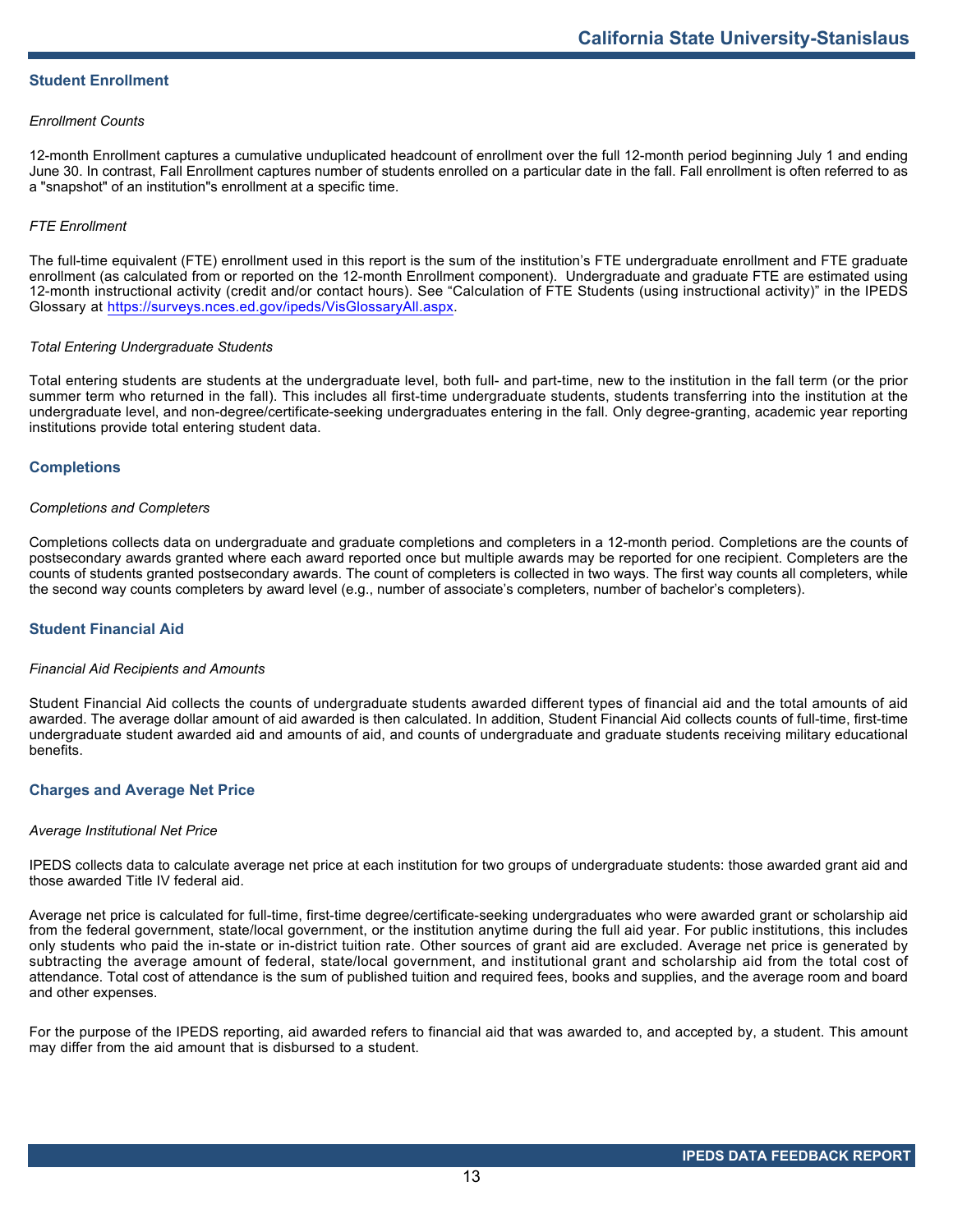#### **Retention, Graduation Rates, and Outcome Measures**

#### *Retention Rates*

Retention rates are measures of the rate at which students persist in their educational program at an institution, expressed as a percentage. For four-year institutions, this is the percentage of first-time bachelors (or equivalent) degree-seeking undergraduates from the previous fall who are again enrolled in the current fall. For all other institutions this is the percentage of first-time degree/certificate-seeking students from the previous fall who either re-enrolled or successfully completed their program by the current fall. The full-time retention rate is calculated using the percentage of full-time, first-time degree/certificate-seeking undergraduates, while the part-time rate is calculated using the percentage of part-time, first-time degree/certificate-seeking undergraduates.

#### *Graduation Rates and Transfer-out Rate*

Graduation rates are those developed to satisfy the requirements of the Student Right-to-Know Act and Higher Education Act, as amended, and are defined as the total number of individuals from a given cohort of full-time, first-time degree/certificate-seeking undergraduates who completed a degree or certificate within a given percent of normal time to complete all requirements of the degree or certificate program; divided by the total number of students in the cohort of full-time, first-time degree/certificate-seeking undergraduates minus any allowable exclusions. Institutions are permitted to exclude from the cohort students who died or were totally and permanently disabled; those who left school to serve in the armed forces or were called up to active duty; those who left to serve with a foreign aid service of the federal government, such as the Peace Corps; and those who left to serve on an official church mission.

A further extension of the traditional Graduation Rates (GR) component which carries forward 100% and 150% graduation rates data previously reported in the GR component is the Graduation Rates 200% (GR200) component, which requests information on any additional completers and exclusions from the cohort between 151% and 200% normal time for students to complete all requirements of their program of study.

Transfer-out rate is the total number of students from the cohort who are known to have transferred out of the reporting institution (without earning a degree/award) and subsequently re-enrolled at another institution within the same time period; divided by the same adjusted cohort (initial cohort minus allowable exclusions) as described above. Only institutions with a mission that includes providing substantial preparation for students to enroll in another eligible institution are required to report transfers out.

#### *Outcome Measures Data*

Alternative measures of student success are reported by degree-granting institutions to describe the outcomes of four degree/certificateseeking undergraduate student groups: First-time, full-time (FTFT); First-time, part-time (FTPT); Non-first-time, full-time entering (NFTFT); and Non-first-time, part-time entering (NFTPT). Additionally, each of the four cohorts collects data on two subcohorts: Pell grant recipients and non -Pell grant recipients. These measures provide the 4-year, 6-year, and 8-year award rates (or completions rates) after entering an institution. NCES calculates award rates by dividing a cohort's or subcohort's adjusted cohort into the number of total awards at 4-year, 6-year, and 8 year status points.

The initial cohort can be revised and take allowable exclusions resulting in an adjusted cohort. Institutions are permitted to exclude from the initial cohort students who died or were totally and permanently disabled; those who left school to serve in the armed forces or were called up to active duty; those who left to serve with a foreign aid service of the federal government, such as the Peace Corps; and those who left to serve on an official church mission.

The highest award and the type of award (i.e., certificate, Associate's, or Bachelor's) are reported at each status point. For students who did not earn an undergraduate award after 8-years of entry, the enrollment statuses are reported as either still enrolled at the institution, or subsequently transferred out of the institution. Unlike the Graduation Rates data, all institutions must report on a full-year cohort (students entering July 1 of one year to June 30 to the next) and on their transfer out students, regardless if the institution has a mission that provides substantial transfer preparation.

#### **Finance**

#### *Core Revenues*

Core revenues for public institutions reporting under GASB standards include tuition and fees; government (federal, state, and local) appropriations and operating and nonoperating grants/contracts; private gifts, grants, and contracts (private operating grants/contracts plus gifts and contributions from affiliated entities); sales and services of educational activities; investment income; other operating and nonoperating sources; and other revenues and additions (capital appropriations and grants and additions to permanent endowments). "Other core revenues" include federal appropriations, sales and services of educational activities, other operating and nonoperating sources, and other revenues and additions.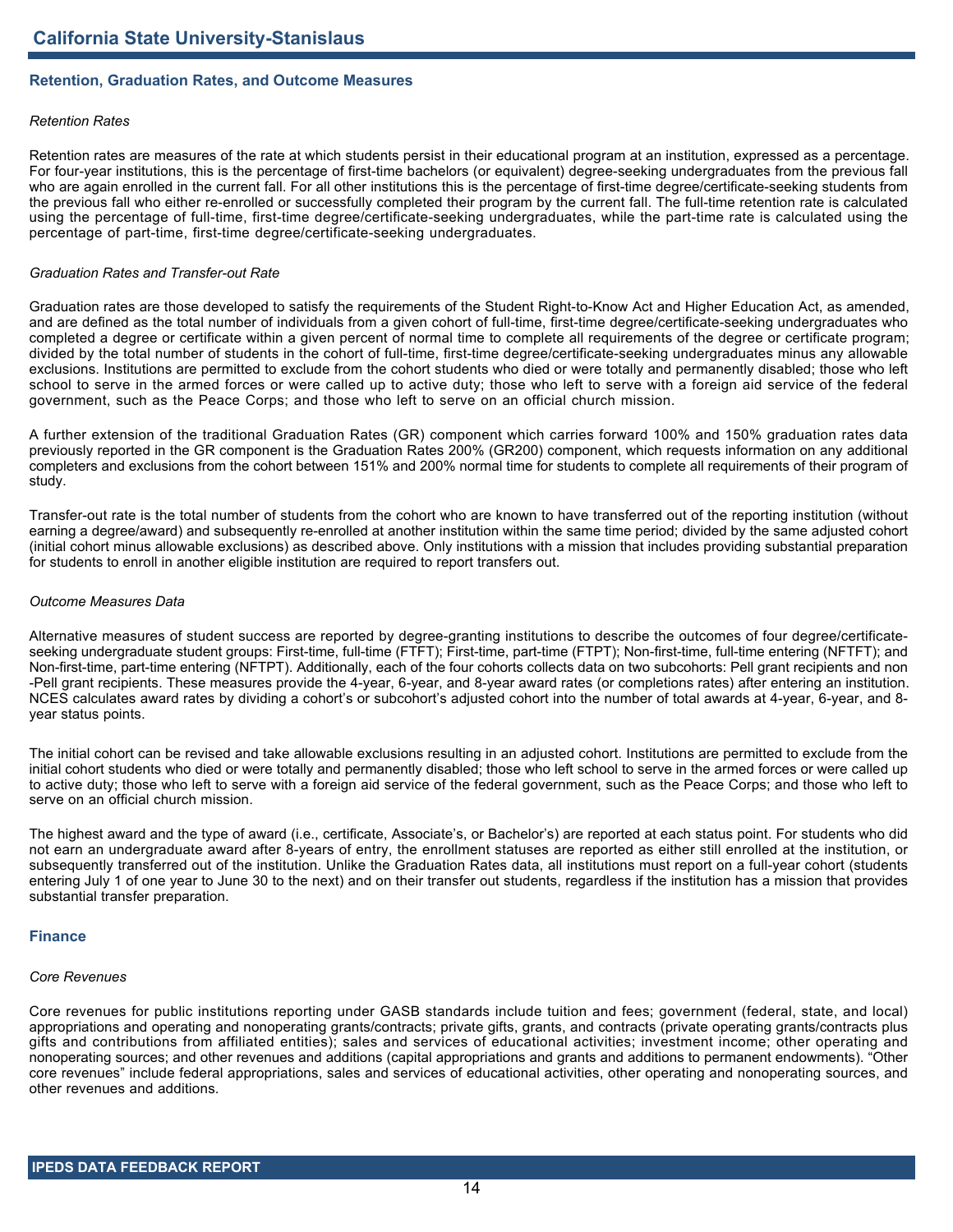Core revenues for private, not-for-profit institutions (and a small number of public institutions) reporting under FASB standards include tuition and fees; government (federal, state, and local) appropriations and grants/contracts; private gifts, grants and contracts (including contributions from affiliated entities); investment return; sales and services of educational activities; and other sources (a generated category of total revenues minus the sum of core and noncore categories on the Finance component). "Other core revenues" include government (federal, state, and local) appropriations, sales and services of educational activities, and other sources.

Core revenues for private, for-profit institutions reporting under FASB standards include tuition and fees; government (federal, state, and local) appropriations and grants/contracts; private grants/ contracts; investment income; sales and services of educational activities; and other sources (a generated category of total revenues minus the sum of core and noncore categories on the Finance component). "Other core revenues" include government (federal, state, and local) appropriations and other sources.

At degree-granting institutions, core revenues exclude revenues from auxiliary enterprises (e.g., bookstores and dormitories), hospitals, and independent operations. Non-degree-granting institutions do no report revenue from auxiliary enterprises in a separate category, and thus may include these amounts in the core revenues from other sources.

#### *Core Expenses*

Core expenses include expenses for instruction, research, public service, academic support, student services, institutional support, scholarships and fellowships (GASB) or net grant aid to students (FASB) and other expenses. Core expenses exclude expenses for auxiliary enterprises, hospitals, and independent operations. "Other core expenses" is the sum of grant aid/scholarships and fellowships and other expenses.

#### *Endowment Assets*

Endowment assets, for public institutions under GASB standards, and private, not-for-profit institutions under FASB standards, include gross investments of endowment funds, term endowment funds, and funds functioning as endowment for the institution and any of its foundations and other affiliated organizations. Private, for-profit institutions under FASB do not hold or report endowment assets.

#### *Salaries and Wages*

Salaries and wages for public institutions under GASB standards and private (not-for-profit and for-profit) institutions under FASB standards, include amounts paid as compensation for services to all employees regardless of the duration of service, and amounts made to or on behalf of an individual over and above that received in the form of a salary or wage.

#### **Staff**

#### *FTE Staff*

The full-time-equivalent (FTE) by occupational category is calculated by summing the total number of full-time staff and adding one-third of the total number of part-time staff. Postsecondary teachers category includes instructional staff who are primarily engaged in teaching and those who do a combination of teaching, research, and/or public service. It also includes staff whose primary functions are research or public service. Instructional support occupations include archivists, curators, and museum technicians; librarians and media collections specialists; librarian technicians; student and academic affairs and other education services occupations. Other staff include staff in service occupations; sales and related occupations; office and administrative support occupations; natural resources, construction, and maintenance occupations; production, transportation and material moving occupations; and military specific occupations. Graduate assistants are not included.

#### *Equated Instructional Non-Medical Staff Salaries*

Institutions reported the number of full-time nonmedical instructional staff and their salary outlays by academic rank, gender, and the number of months worked (9-, 10-, 11-, and 12-months). Salary outlays for staff who worked 10-, 11-, and 12-months were equated to 9-months of work by multiplying the outlays reported for 10-months by 0.90, the outlays reported for 11 months by 0.818, and the outlays reported for 12 months by 0.75. The equated 10-, 11-, and 12-outlays were then added to the outlays for instructional staff that worked 9-months to generate a total 9-month equated salary outlay. The total 9-month equated outlay was then divided by total number of instructional non-medical staff to determine an equated 9-month average salary. This calculation was done for each academic rank. Salary outlays were not reported for staff that work less than 9-months and were excluded.

#### *Student-to-Faculty Ratio*

Institutions can provide their institution's student-to-faculty ratio (i.e., student-to-instructional staff) for undergraduate programs or follow the NCES guidance in calculating their student-to-faculty ratio, which is as follows: the number of FTE students (using Fall Enrollment survey